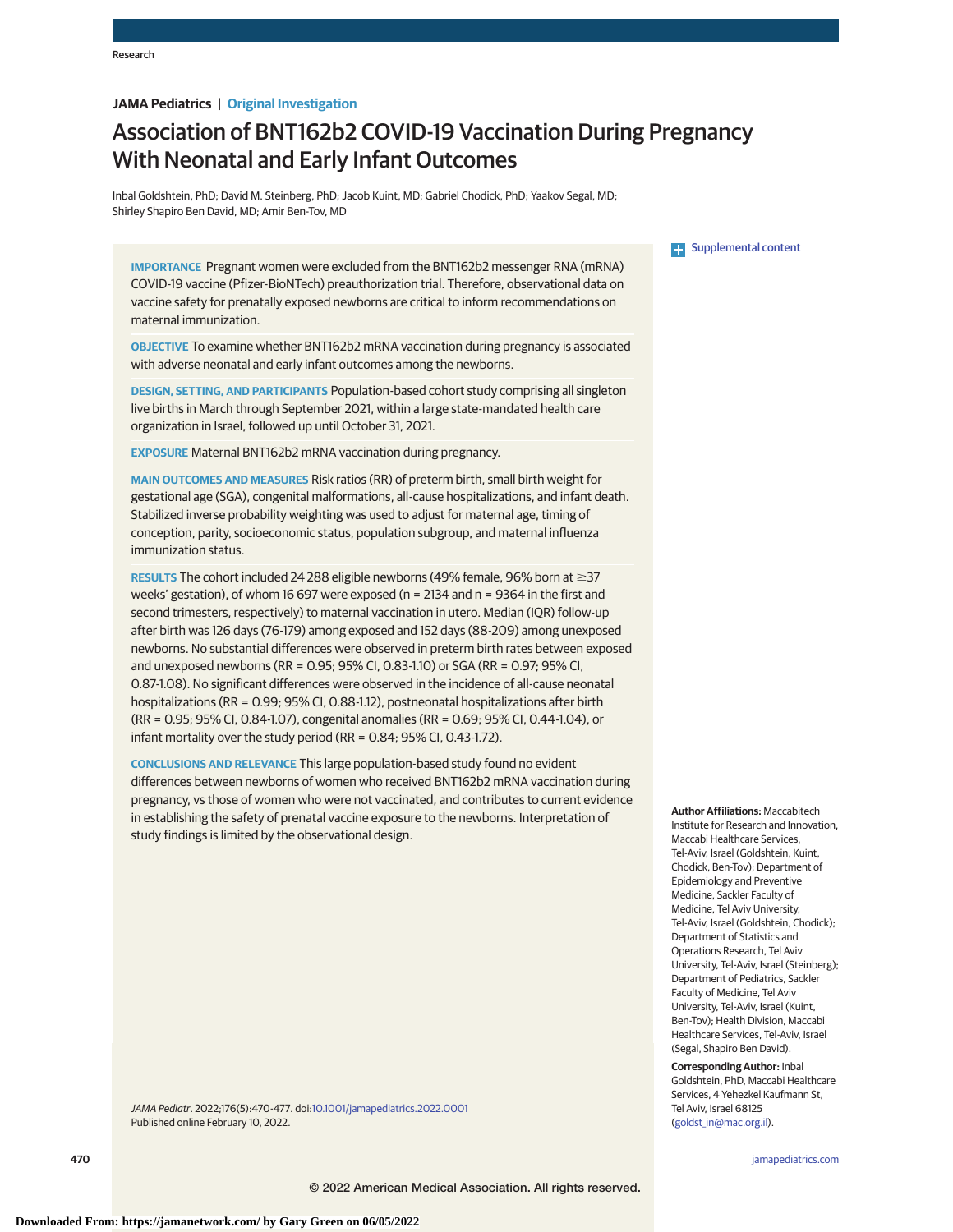OVID-19 vaccination during pregnancy plays a crucial role<br>in preventing maternal illness.<sup>1</sup> Safety concerns are re-<br>ported as 1 of the top reasons to decline COVID-19 vacci-<br>partien during programcy <sup>2</sup> The ovclusion of p in preventing maternal illness.<sup>1</sup> Safety concerns are renation during pregnancy. $2$  The exclusion of pregnant women from the initial COVID-19 vaccine trials led to information gaps regarding maternal and fetal response to vaccination. While several observational studies examined neonatal benefits via antibodies transfer across the placenta,<sup>3,4</sup> large-scale assessments of neonatal safety are scarce.

On December 20, 2020, a national campaign for vaccination against COVID-19 was initiated in Israel. Although pregnant women were not excluded from receiving the vaccine, the majority of pregnant women who were vaccinated early were those with maximal occupational exposure risk (mainly medical or educational staff) or underlying comorbidities. On January 19, 2021, during the surge of a third wave in the pandemic, the Israel Ministry of Health released updated recommendations that encouraged all pregnant women to receive the vaccine.<sup>5</sup>

Two descriptive studies provide preliminary information on neonatal outcomes after COVID-19 vaccination during pregnancy.6,7 Both studies relied on self-reported questionnaires, which may bear selection bias and respondent bias, and were characterized by small sample size, short time frame, and lack of a comparison group of unexposed neonates. One of the studies<sup>7</sup> showed lower reactogenicity of the messenger RNA (mRNA) vaccine in pregnant women compared with nonpregnant women. This study aims to examine the association between maternal immunization during pregnancy and neonatal and early infant outcomes using a large populationbased cohort.

## **Methods**

### **Setting**

Data were analyzed from the comprehensive database of the Maccabi Healthcare Services, a 2.5-million-member statemandated health fund in Israel. All Israeli citizens are required by law to choose 1 of 4 nationwide health funds. The Maccabi health fund members represent 26.7% of the population and share similar sociodemographic characteristics with the overall Israeli population. The fund has maintained a computerized database of electronic health records since 1993, containing extensive longitudinal data on a stable population (~1% annual turnover). The study protocol was approved by the Maccabi Healthcare Services institutional review board, and informed consent was waived because only deidentified routinely collected data were used. The study followed the Strengthening the Reporting of Observational Studies in Epidemiology [\(STROBE\)](http://www.equator-network.org/reporting-guidelines/strobe/) reporting guideline.

The health fund has developed several computerized registries of major clinical conditions. These registries are continuously updated and can detect relevant patients by automated criteria (relying on coded diagnoses, extensive laboratory data, treatments, administrative billing codes, etc), rather than depending on active reporting by physicians. Pregnancy data routinely coded by the patient's gynecologist on a desig-

### **Key Points**

**Question** Is prenatal exposure to maternal BNT162b2 messenger RNA COVID-19 vaccine associated with adverse outcomes at birth or in early childhood?

**Findings** In a population-based study including 24 288 singleton live births, the risks of preterm birth and small birth weight were similar between newborns prenatally exposed and unexposed to maternal vaccination.

**Meaning** Maternal BNT162b2 vaccination in pregnancy was not associated with detrimental outcomes to the offspring.

nated pregnancy-tracking form within the electronic health record were used to construct a pregnancy registry. In 2020, the fund's pregnancy registry included data on approximately 55 000 new pregnancies, including 40 000 live births, accounting for 24% of all live births in Israel.<sup>8</sup>

## Study Population

The eligible study population included all singleton live births at any time from March 1, 2021, through September 31, 2021. Records with no mother-offspring linkage were excluded because it was not feasible to assess their prenatal exposure status.

Nonsingleton births are closely linked with the outcomes of preterm birth and low infant weight, which would require adjusted or stratified analyses. The relatively small numbers of multiple births preclude such analyses; thus, they were a priori excluded from the study cohort (3.6% excluded in the group prenatally exposed to maternal vaccination, 3.5% in the group unexposed to maternal vaccination).

Vaccine uptake among pregnant women was very low before January 19, 2021 (the date of the local Ministry of Health recommendations<sup>5</sup>) and surged thereafter (eFigure 1 in the [Supplement\)](https://jamanetwork.com/journals/jama/fullarticle/10.1001/jamapediatrics.2022.0001?utm_campaign=articlePDF%26utm_medium=articlePDFlink%26utm_source=articlePDF%26utm_content=jamapediatrics.2022.0001). Consequently, births during January 2021 and February 2021 with prenatal vaccination were biased toward preterm births and were therefore not included.

For each newborn, follow-up for outcomes after birth lasted from birth to the earliest occurrence of 1 of the following: an outcome of interest, leaving the fund, or the end of the study period, which was October 31, 2021 (ie, minimum follow-up of 1 month).

## Baseline Covariates

Parity before the current birth was categorized into nulliparous vs para 1 or more. Population subgroups included secular Jewish, ultra-Orthodox Jewish, and Israeli Arab. Seasonal influenza vaccination during the preceding year was extracted as a proxy for health-seeking behavior.<sup>1</sup> Preexisting comorbidities were defined in accordance with previous work<sup>1</sup> by automated registries according to carefully validated codes for inclusion and exclusion criteria (including diagnoses, treatments, and laboratory data). Infertility was defined by diagnoses or medications, ovarian stimulation procedures, or receipt of donated egg. High-risk pregnancy was defined by obstetric diagnoses using V23.*x* codes from the *International Classification of Diseases, Ninth Revision* (*ICD-9*). Residential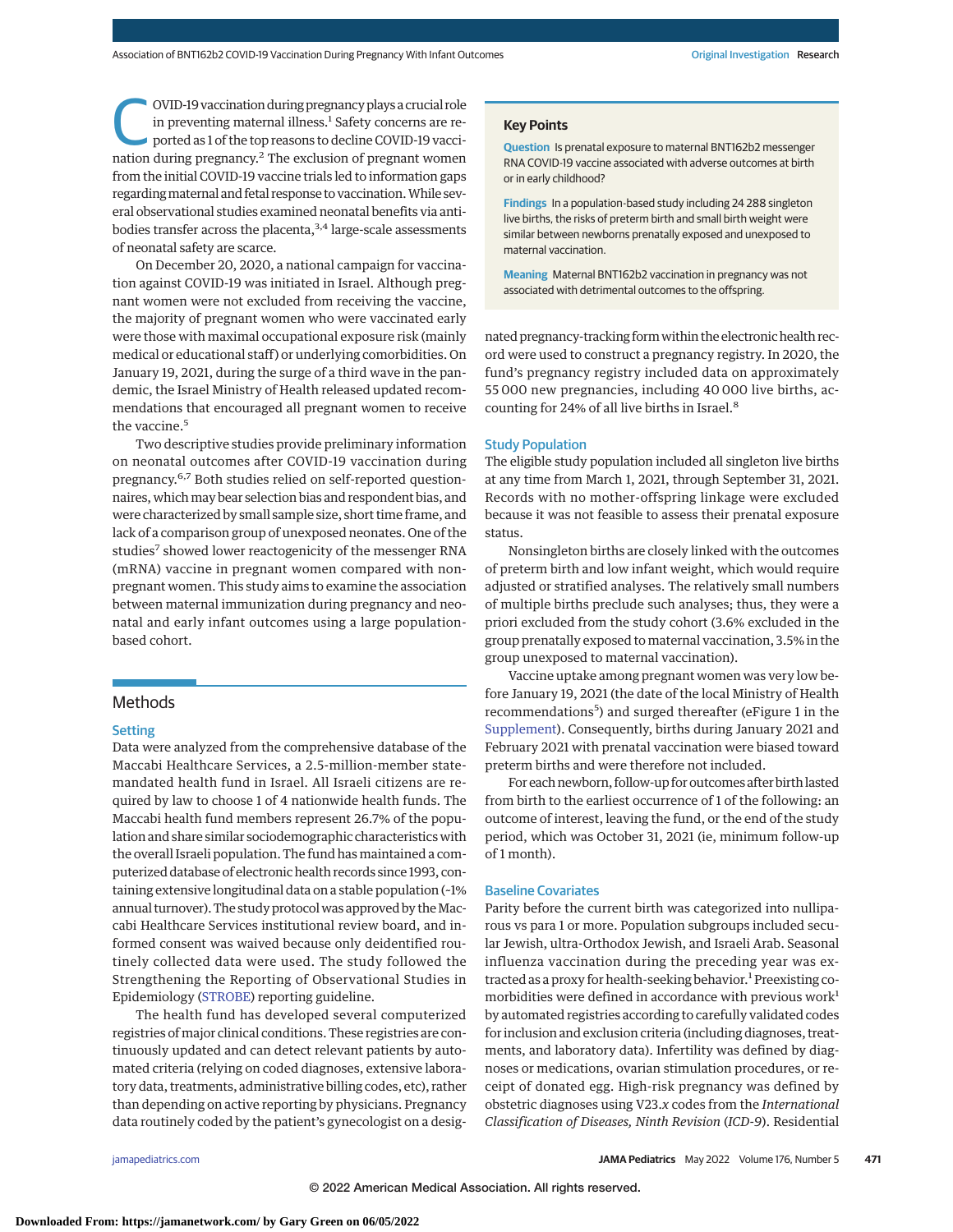socioeconomic status was a score ranked from 1 (lowest) to 10 derived by the Israel Central Bureau of Statistics.<sup>9,10</sup>

### Primary Outcomes

The prespecified primary outcomes of this study were proportions of preterm births and newborns who were small for gestational age (SGA) among live births. Gestational age and infant weight were extracted via the fund's pregnancy registry as well as data linkage with the Israeli Ministry of Health database of live-birth certificates.

Gestational age was categorized into extremely or very preterm birth (<32 weeks), late preterm (32-36 weeks), and term birth (37+ weeks) in accordance with the World Health Organization definitions.<sup>11</sup> An infant was SGA if body weight at birth was less than the sex-specific 10th percentile for gestational age, accounting for singleton and multiple pregnancies, according to Dolberg et al.<sup>12</sup> Birth weight was also examined via binary variables of low birth weight (<2500 g vs ≥2500 g) and very low birth weight (<1500 g vs ≥1500 g).

#### Exploratory Outcomes

Outcomes after birth were examined as exploratory outcomes and included inpatient hospitalizations, recorded congenital anomalies, jaundice requiring phototherapy, and all-cause death over the study period.

Neonatal hospital admissions included all hospitalization records starting at least 1 day after birth date and until 28 days of age. Postneonatal hospitalizations included all hospitalization records dated at least 28 days after birth.

Congenital malformations (CM) were defined by recorded diagnoses within 1 month from birth either from hospitals or the community. Diagnoses were defined according to the Israeli Ministry of Health dictionary for birth defects, using the following*ICD-9*codes: nervous system (740, 741, 741.9, 742, 742.2-4, 742.9), eye (743, 743.1-3, 743.45-46, 743.9), orofacial (744.01, 744.23, 744.29, 749, 749.1-2), cardiovascular (745, 745.1-4, 745.6, 746, 746.1-3, 746.7, 746.81, 746.86, 747.22, 747.3, 747.41), respiratory system (748, 748.5, 748.9), gastrointestinal (750.11, 750.3, 751.1-2, 751.9), genitourinary (752.6-7, 753.1-2, 753.5, 753.9), musculoskeletal (754.51, 755, 755.1, 755.21-22, 755.26, 755.29, 755.31, 755.34-5, 756, 756.4, 756.6-7, 756.9), and chromosomal anomalies (758, 758.1-2, 758.9). In addition, the specific subgroup of cardiovascular malformations was reported separately, including a further drill-down denoting major heart malformations, in which common yet mostly minor anomalies were excluded (ventricular septal defect and patent foramen ovale). Phototherapy was extracted by *ICD-9* code 99.38.

### Statistical Analysis

Descriptive statistics were generated with mean (SD) and median (IQR) for normally and nonnormally distributed continuous covariates, respectively, and percentages for categorical covariates. Stabilized inverse probability of treatment weights (IPTW) were used to balance the groups with regards to baseline covariates,<sup>13</sup> based on propensity scores representing the probability of COVID-19 vaccination during pregnancy. The propensity scores were estimated using a logistic regression model that included maternal age, conception timing, parity, seasonal influenza vaccination, population subgroup, and socioeconomic status. Absolute standardized mean differences (SMD) were used to assess baseline balance, where 0.1 or less was considered to indicate a well-balanced covariate.

Comparisons between exposed and nonexposed newborns were analyzed with Wilcoxon rank sum test and  $\chi^2$  test with Rao and Scott second-order correction for weighted data, for continuous and categorical variables, respectively. As is customary in safety studies, no multiplicity adjustment was performed, to avoid type II error inflation. To avoid a fixed cohort bias, outcomes measured at birth (preterm birth and SGA) were calculated among gestations with a last menstruation date 42 weeks (or more) before the end of the study period.

Risk ratios (RR) for all outcomes were calculated via Poisson regression with the logarithm of person-days from birth as offset. Infant mortality over time from birth was depicted using IPTW Kaplan-Meier survival curves and compared using IPTW log-rank test.

A subgroup analysis was conducted to examine potential risk modification by trimester at vaccination. The subgroup analysis was conducted among gestations exposed in the first trimester or unexposed during pregnancy. Considering the later conception for those exposed during the first trimester, the unexposed group was restricted to gestations with month of conception in the range of the exposed group months of conception (September 2020 and later), and the groups were reweighted to ensure balance. Comparative incidence of congenital anomalies was conducted only among this subgroup because the second- and third-trimester exposure groups are unlikely to be in the risk window for congenital anomaly.<sup>14</sup> A further sensitivity analysis was conducted to compare all outcomes among cohort participants without documented SARS-CoV-2 infection before birth.

Assuming a power of 80%, statistical significance level of α = .05, 2-sided tests, a preterm rate of 4 per 100 births, and an SGA rate of 6 per 100 births, this study was powered to detect a risk difference of 1 per 100 for both primary outcomes. All analyses were performed using R version 4.0.2.<sup>15</sup>

## Results

A total of 27 562 eligible infants were identified; 12% were excluded because of missing maternal linkage, multiple births, insufficient prior membership time, or missing covariate data (Figure 1). The excluded newborns included 3 death cases; all were twin births, and all were unexposed to prenatal vaccination.

After exclusion, a total of 24 288 newborns remained eligible for analysis, of whom 16 697 were prenatally exposed to vaccination. Compared with unexposed infants, exposed infants were characterized by older maternal age at birth, higher seasonal influenza vaccine uptake, lower likelihood of belonging to a population minority subgroup, and greater likelihood of residing in more affluent areas (Table 1).

Comparison of propensity scores distribution between the groups indicated substantial overlap before weighting and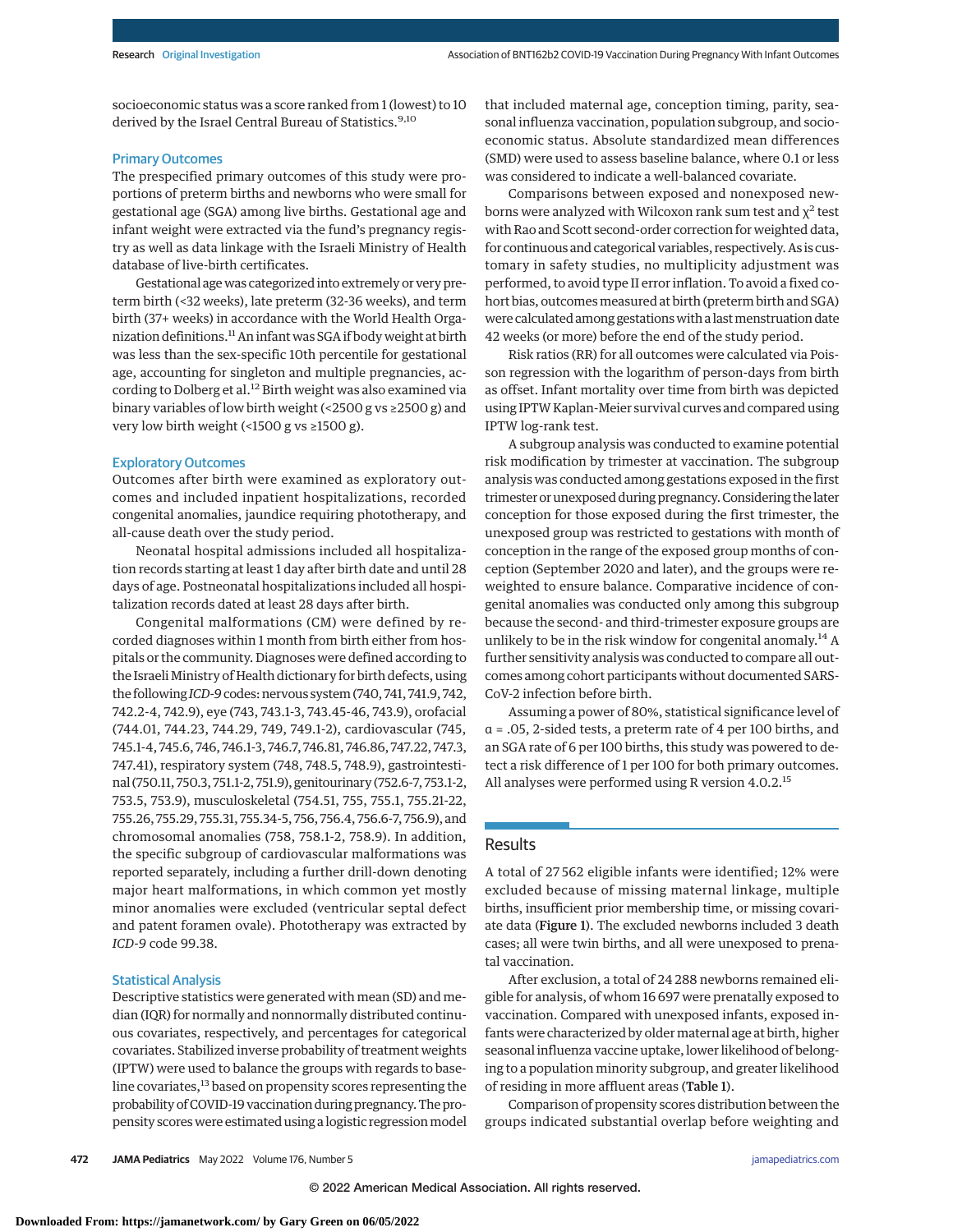improved balance after weighting (eFigure 2 in the [Supple](https://jamanetwork.com/journals/jama/fullarticle/10.1001/jamapediatrics.2022.0001?utm_campaign=articlePDF%26utm_medium=articlePDFlink%26utm_source=articlePDF%26utm_content=jamapediatrics.2022.0001)[ment\)](https://jamanetwork.com/journals/jama/fullarticle/10.1001/jamapediatrics.2022.0001?utm_campaign=articlePDF%26utm_medium=articlePDFlink%26utm_source=articlePDF%26utm_content=jamapediatrics.2022.0001). The mean (SD) of the stabilized IPTWs was 1.00 (0.28) in exposed newborns and 0.98 (0.59) in unexposed newborns. The weights varied between a minimum and maximum of 0.70 to 3.66 for exposed newborns and 0.37 to 7.04 for unexposed newborns. A total of 2.3% of the observations were assigned a weight >2.0, and 2.72% had weight <0.5.

After weighting, most baseline maternal characteristics were well balanced (SMD < 0.1, Table 1). Pertussis immunization remained higher (SMD = 0.37) and SARS-CoV-2 infection remained lower in exposed infants (SMD = 0.64) as compared with unexposed.

#### Primary Outcomes

Table 2 depicts the crude as well as adjusted group-specific proportions of all outcomes. There were no substantial differences between groups in the proportion of newborns with preterm birth (RR = 0.95; 95% CI, 0.83-1.10) or SGA (RR = 0.97; 95% CI, 0.87-1.08).

#### Exploratory Outcomes

The weighted length of follow-up after birth was similar between the groups with median (IQR) of 134 days (81-185) in exposed infants vs 130 days (71-197) in unexposed (*P* = 0.64). The risk of hospitalizations in exposed as compared with unexposed newborns was similar with RR = 0.99 (95% CI, 0.88-1.12) for neonatal and RR = 0.95 (95% CI, 0.84-1.07) for postneonatal hospitalizations. No significant difference was observed in the rate of phototherapy (RR = 1.24, 95% CI, 0.95-1.63).

Overall infant mortality rates were low in both groups, with crude counts of  $n = 8$  death cases (0.1%) among unexposed newborns and  $n = 22$  (0.1%) in the exposed group. Among them,  $n = 4$ ,  $n = 14$ , and  $n = 4$  were exposed in the first, second, and third trimester, respectively. Among the death cases, 5 of 8 were preterm births in the unexposed group, and 12 of 22 were preterm births in the exposed group. Cumulative incidence over time is shown in Figure 2.

## Subgroup Analysis Among First Trimester Vaccination vs No Vaccination During Pregnancy

After IPTW, there were n = 2021 newborns exposed in the first trimester and n = 3580 unexposed newborns (Table 3). No difference was observed in the proportion of preterm births (RR = 0.87; 95% CI, 0.67-1.12), with early preterm rates of 0.8% vs 1.3% and moderate/late preterm rates of 5.4% vs 5.3% in the exposed and unexposed groups, respectively. No difference was observed between the groups in the proportion of SGA (7.9% vs 6.9%; RR = 1.14; 95% CI, 0.92-1.40).

The risk of any congenital malformations was nonsignificantly different with  $RR = 0.69$  (95% CI, 0.44-1.04), as well as for heart malformations with  $RR = 0.75$  (95% CI, 0.43-1.26). The risk for major heart malformations was lower among the exposed group with RR = 0.46 (95% CI, 0.24-0.82). No difference was observed in the risk of inpatient hospitalizations, with RR = 0.86 (95% CI, 0.67-1.09) for neonatal hospitalizations and  $RR = 0.78$  (95% CI, 0.54-1.09) for postneonatal hospitalizations. No difference was observed in mortality with RR = 0.69

Figure 1. Flow of Newborn Selection for Cohort Study of Prenatal Exposure to BNT162b2 Vaccination



(95% CI, 0.14-2.41) for exposed as compared with unexposed newborns.

Sensitivity Analysis Excluding SARS-CoV-2 Infection Prebirth The findings of the sensitivity analysis when excluding mothers who had SARS-CoV-2 infection before they gave birth were generally similar to the primary analysis (eTable in the [Supplement\)](https://jamanetwork.com/journals/jama/fullarticle/10.1001/jamapediatrics.2022.0001?utm_campaign=articlePDF%26utm_medium=articlePDFlink%26utm_source=articlePDF%26utm_content=jamapediatrics.2022.0001), other than an increased risk of jaundice requiring phototherapy (RR = 1.46; 95% CI, 1.06-2.06) associated with exposure.

## **Discussion**

This large, nationally representative study examined various congenital outcomes and detected no increased risk for early infant morbidity or mortality among live-born infants prenatally exposed to BNT162b2 vaccination as compared with unexposed infants. Gestational age and birth weight were in a similar range among infants prenatally exposed to BNT162b2 vaccine as compared with unexposed infants. In addition, there were no apparent differences in gestational age and birth weight between infants born to mothers vaccinated in the first vs second trimester. Furthermore, the rate of congenital malformations in the exposed population was not higher than in the unexposed population and was similar to reports from prior years (prepandemic).<sup>16</sup>

All-cause infant mortality rate was similar among exposed as compared with unexposed newborns. The low overall number of events precludes definitive conclusions. An increased risk of jaundice requiring phototherapy was observed only in a sensitivity analysis among newborns without maternal infection prebirth. Exposed gestations were characterized by higher smoking rate, which is considered negatively associated with jaundice. Although smoking status was generally balanced, we cannot rule out some residual confounding. The absolute risk of phototherapywas generally low in both groups (~1%).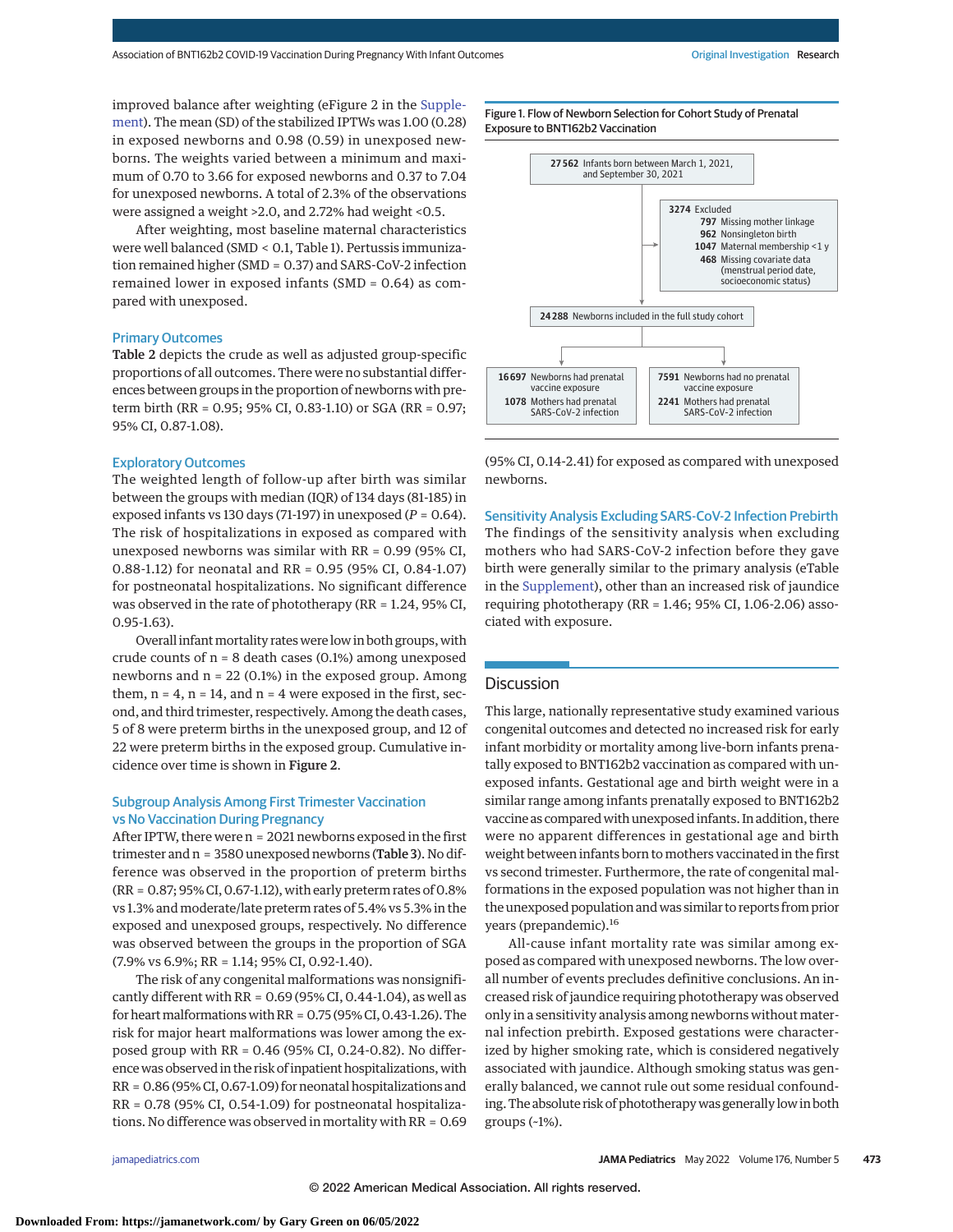#### Table 1. Baseline Characteristics of Mothers With a Singleton Live Birth by Exposure to BNT162b2 Vaccination During Pregnancy

|                                                                             | Pre-IPTW <sup>a</sup>       |                                                                                             |                              | Post-IPTW                   |                             |                              |  |
|-----------------------------------------------------------------------------|-----------------------------|---------------------------------------------------------------------------------------------|------------------------------|-----------------------------|-----------------------------|------------------------------|--|
|                                                                             | Unvaccinated ( $n = 7591$ ) | Vaccinated<br>$(n = 16697)$                                                                 | Absolute<br>SMD <sup>b</sup> | Unvaccinated ( $n = 7452$ ) | Vaccinated<br>$(n = 16738)$ | Absolute<br>SMD <sup>b</sup> |  |
| Maternal age, mean<br>$(SD)$ , y                                            | 30.49 (5.67)                | 31.61 (5.22)                                                                                | 0.21                         | 31.1(5.6)                   | 31.2(5.3)                   | 0.02                         |  |
| Infant sex, No. (%)                                                         |                             |                                                                                             | 0.01                         |                             |                             | 0.01                         |  |
| Female                                                                      | 3729 (49.1)                 | 8111 (48.6)                                                                                 |                              | 3684 (49.4)                 | 8160 (48.8)                 |                              |  |
| Male                                                                        | 3862 (50.9)                 | 8586 (51.4)                                                                                 |                              | 3768 (50.6)                 | 8578 (51.2)                 |                              |  |
| Parity, No. (%)                                                             | 5107 (67.3)                 | 11 142 (66.7)                                                                               | 0.01                         | 5013 (67.3)                 | 11 212 (67.0)               | 0.01                         |  |
| Trimester at first vaccine<br>dose (wk), No. (%)                            |                             |                                                                                             |                              |                             |                             |                              |  |
| First $($ < 14 $)$                                                          |                             | 2134 (12.8)                                                                                 |                              |                             | 1851(11.1)                  |                              |  |
| Second (14-26)                                                              |                             | 9364 (56.1)                                                                                 |                              |                             | 8996 (53.7)                 |                              |  |
| Third $(227)$                                                               |                             | 5199 (31.1)                                                                                 |                              |                             | 5891 (35.2)                 |                              |  |
| Socioeconomic status,<br>mean $(SD)^c$                                      | 5.17(1.98)                  | 6.13(2.02)                                                                                  | 0.48                         | 5.7(2.04)                   | 5.8(2.07)                   | 0.04                         |  |
| Population subgroup,<br>No. $(\%)^d$                                        |                             |                                                                                             | 0.35                         |                             |                             | 0.03                         |  |
| Arab                                                                        | 830 (10.9)                  | 714(4.3)                                                                                    |                              | 495 (6.6)                   | 1072(6.4)                   |                              |  |
| Jewish, secular                                                             | 4847 (63.9)                 | 13 145 (78.7)                                                                               |                              | 5407 (72.6)                 | 12 328 (73.7)               |                              |  |
| Ultra-Orthodox                                                              | 1914 (25.2)                 | 2838 (17.0)                                                                                 |                              | 1550 (20.8)                 | 3338 (19.9)                 |                              |  |
| Preexisting maternal<br>comorbidities, No. (%)                              |                             |                                                                                             |                              |                             |                             |                              |  |
| Obesity (BMI ≥30)                                                           | 862 (11.4)                  | 1768 (10.6)                                                                                 | 0.03                         | 828 (11.1)                  | 1780 (10.6)                 | 0.02                         |  |
| Infertility                                                                 | 84(1.1)                     | 304(1.8)                                                                                    | 0.06                         | 129(1.7)                    | 260(1.6)                    | 0.02                         |  |
| Cancer                                                                      | 55(0.7)                     | 168(1.0)                                                                                    | 0.03                         | 66(0.9)                     | 158(0.9)                    | 0.01                         |  |
| Hypertension                                                                | 76(1.0)                     | 159(1.0)                                                                                    | 0.01                         | 74(1.0)                     | 158(0.9)                    | 0.01                         |  |
| Chronic kidney disease                                                      | 67(0.9)                     | 118(0.7)                                                                                    | 0.02                         | 75(1.0)                     | 114(0.7)                    | 0.04                         |  |
| <b>Diabetes</b>                                                             | 59(0.8)                     | 145(0.9)                                                                                    | 0.01                         | 72(1.0)                     | 133(0.8)                    | 0.02                         |  |
| Cardiovascular disease                                                      | 2(<0.1)                     | 8(<0.1)                                                                                     | 0.01                         | 2(<0.1)                     | 8(<0.1)                     | 0.01                         |  |
| Chronic obstructive<br>pulmonary disease                                    | 2(<0.1)                     | 3(<0.1)                                                                                     | 0.01                         | $1$ (<0.1)                  | 3 (< 0.1)                   | 0.00                         |  |
| Smoking                                                                     |                             |                                                                                             | 0.09                         |                             |                             | 0.083                        |  |
| Ever                                                                        | 441 (5.8)                   | 798 (4.8)                                                                                   |                              | 470(6.3)                    | 793 (4.7)                   |                              |  |
| Never                                                                       | 7099 (93.5)                 | 15 865 (95.0)                                                                               |                              | 6937 (93.1)                 | 15 909 (95.1)               |                              |  |
| Missing                                                                     | 51(0.7)                     | 34(0.2)                                                                                     |                              | 45(0.6)                     | 36(0.2)                     |                              |  |
| Maternal SARS-CoV-2<br>infection                                            |                             |                                                                                             |                              |                             |                             |                              |  |
| Before birth                                                                | 2241 (29.5)                 | 1078 (6.5)                                                                                  | 0.63                         | 2255 (30.3)                 | 1108(6.6)                   | 0.64                         |  |
| Preconception                                                               | 383(5.0)                    | 354(2.1)                                                                                    | 0.16                         | 448 (6.0)                   | 358(2.1)                    | 0.20                         |  |
| Seasonal influenza vaccine                                                  | 1535 (20.2)                 | 7131 (42.7)                                                                                 | 0.50                         | 2469 (33.1)                 | 5924 (35.4)                 | 0.05                         |  |
| Pertussis vaccine                                                           | 4698 (61.9)                 | 13 949 (83.5)                                                                               | 0.50                         | 4902 (65.8)                 | 13 663 (81.6)               | 0.37                         |  |
| Gestational diabetes                                                        | 156(2.1)                    | 314(1.9)                                                                                    | 0.01                         | 159(2.1)                    | 315(1.9)                    | 0.02                         |  |
| High-risk pregnancy                                                         | 842 (11.1)                  | 1786 (10.7)                                                                                 | 0.01                         | 842 (11.3)                  | 1760 (10.5)                 | 0.03                         |  |
| Calendar conception<br>median (IQR), mo                                     | $8(6-10)$                   | $9(7-11)$                                                                                   | 0.29                         | $9(7-11)$                   | $9(7-11)$                   | 0.06                         |  |
| Abbreviations: BMI, body mass index; IPTW, inverse probability of treatment |                             | <sup>c</sup> Residential area socioeconomic status was a score ranked from 1 (lowest) to 10 |                              |                             |                             |                              |  |

weights; SMD, standardized mean difference.

<sup>a</sup> Propensity adjustment via IPTW was used to balance groups in terms of maternal age, conception timing, parity, seasonal influenza vaccination, population subgroup, and socioeconomic status. Post-IPTW numbers slightly differ from crude pre-IPTW because of propensity weighting.

<sup>b</sup> SMD is the difference between the groups' means divided by the pooled SD; <0.1 is considered a minor difference.

 $\epsilon$  Residential area socioeconomic status was a score ranked from 1 (lowest) to 10 derived by the Israel Central Bureau of Statistics census data.

d Population subgroup was assessed by enumeration areas (the Israeli census smallest unit of analysis) with a high proportion of Jewish Orthodox and Israeli Arab residents according to voting results, spatial presence of religious schools, religious centers such as synagogues or mosques, and other publicly available databases.

Vaccination during pregnancy is common to prevent morbidity from other infectious diseases. Specifically, vaccines to prevent influenza and pertussis are recommended during pregnancy.<sup>17</sup> The clinical data on safety and efficacy of influenza vaccination are abundant and cover both early and late gestation,<sup>18</sup> as well as longer-term implications into early childhood.<sup>19</sup> However, COVID-19 vaccines were not expressly studied in pregnant women and offspring prior to their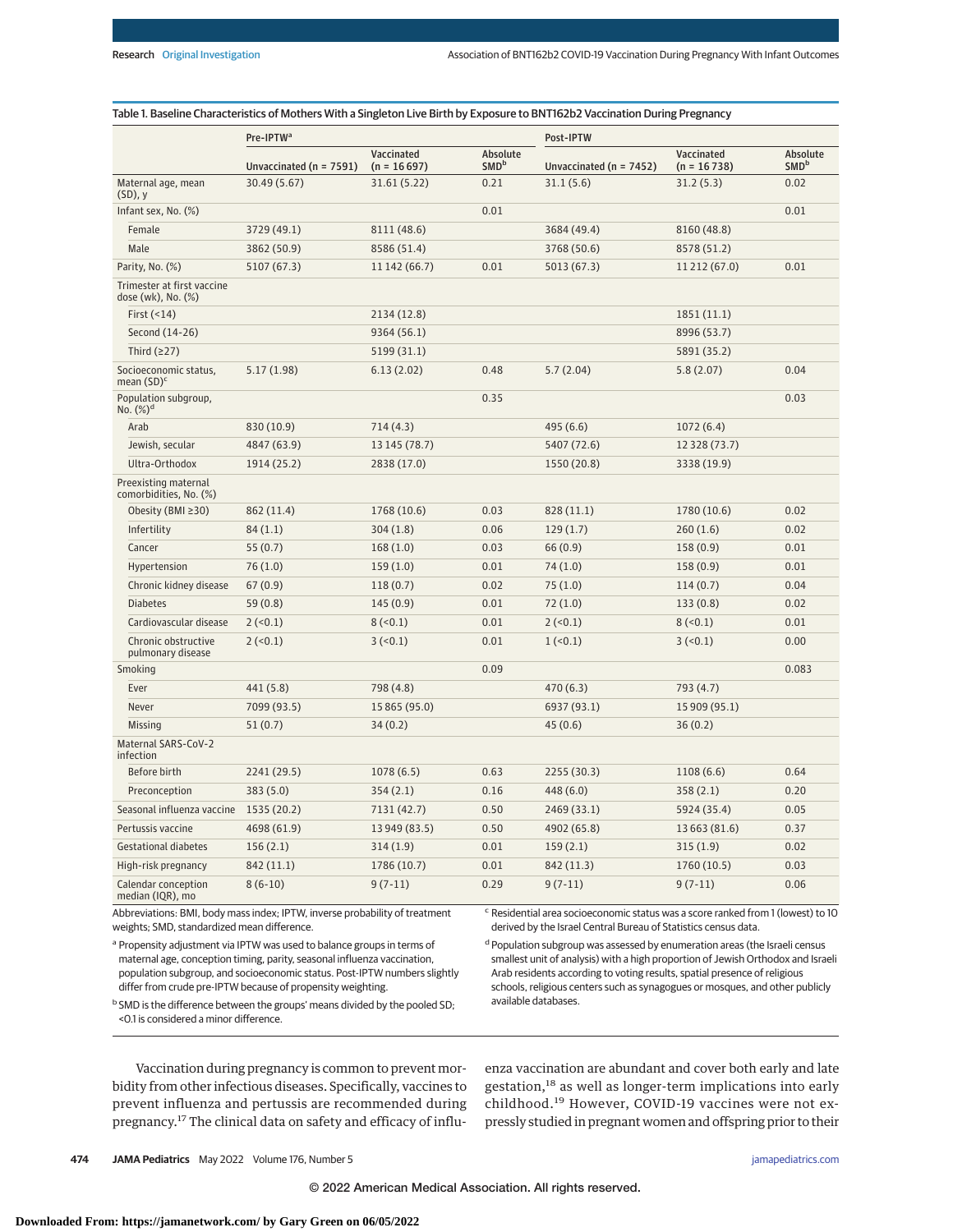| Table 2. Neonatal and Early Infant Outcomes |                                     |                             |                       |                                     |                             |                     |  |
|---------------------------------------------|-------------------------------------|-----------------------------|-----------------------|-------------------------------------|-----------------------------|---------------------|--|
|                                             | Pre-IPTW                            |                             |                       | Post-IPTW <sup>a</sup>              |                             |                     |  |
|                                             | <b>Unvaccinated</b><br>$(n = 7591)$ | Vaccinated<br>$(n = 16697)$ | Risk ratio (95%<br>CI | <b>Unvaccinated</b><br>$(n = 7452)$ | Vaccinated<br>$(n = 16738)$ | Risk ratio (95% CI) |  |
| Follow-up time, d                           | 152 (88-209)                        | 126 (76-179)                |                       | 130 (71-197)                        | 134 (81-185)                |                     |  |
| Gestational age at delivery,<br>$No.$ (%)   |                                     |                             |                       |                                     |                             |                     |  |
| <37 wk (Overall preterm)                    | 315(4.1)                            | 730(4.4)                    | $1.10(0.95 - 1.27)$   | 358(4.8)                            | 699(4.2)                    | $0.95(0.83 - 1.10)$ |  |
| <32 wk (Early preterm)                      | 48(0.6)                             | 60(0.4)                     | $0.52(0.33 - 0.82)$   | 62(0.8)                             | 60(0.4)                     | $0.45(0.29-0.70)$   |  |
| 32-36 wk (Late preterm)                     | 267(3.5)                            | 670(4.0)                    | $1.18(1.02 - 1.38)$   | 296(4.0)                            | 638(3.8)                    | $1.03(0.89-1.20)$   |  |
| Birth weight, No. (%)                       |                                     |                             |                       |                                     |                             |                     |  |
| SGA                                         | 468(6.7)                            | 1040(6.6)                   | $0.98(0.88-1.09)$     | 473(6.9)                            | 1053(6.7)                   | $0.97(0.87 - 1.08)$ |  |
| Low birth weight, <2500 g                   | 324(4.6)                            | 730(4.6)                    | $0.98(0.86 - 1.13)$   | 352(5.1)                            | 705(4.5)                    | $0.89(0.78-1.01)$   |  |
| Very low birth weight,<br>$<$ 1500 $q$      | 43(0.6)                             | 47(0.3)                     | $0.44(0.27 - 0.70)$   | 53(0.8)                             | 49(0.3)                     | $0.41(0.26 - 0.65)$ |  |
| Unknown. No.                                | 619                                 | 833                         |                       | 561                                 | 932                         |                     |  |
| All-cause hospitalizations,<br>No. (%)      |                                     |                             |                       |                                     |                             |                     |  |
| Neonatal (1-28 d after<br>birth)            | 416(5.5)                            | 916(5.5)                    | $1.00(0.89-1.13)$     | 408(5.5)                            | 911(5.4)                    | $0.99(0.88 - 1.12)$ |  |
| Postneonatal (>28 d after<br>birth)         | 475(6.3)                            | 777(4.7)                    | $0.87(0.78-0.98)$     | 398(5.3)                            | 846(5.1)                    | $0.95(0.84-1.07)$   |  |
| Phototherapy                                | 71(0.9)                             | 205(1.2)                    | $1.31(1.01-1.73)$     | 73(1.0)                             | 203(1.2)                    | $1.24(0.95-1.63)$   |  |
| Infant death over the study<br>period       | 8(0.1)                              | 22(0.1)                     | $1.43(0.66 - 3.43)$   | 13(0.2)                             | 24(0.1)                     | $0.84(0.43-1.72)$   |  |
|                                             |                                     |                             |                       |                                     |                             |                     |  |

Abbreviations: IPTW, inverse probability of treatment weights; SGA, small for gestational age.

parity, seasonal influenza vaccination, population subgroup, and socioeconomic status. Post-IPTW numbers slightly differ from crude pre-IPTW because of propensity weighting.

a IPTW was used to balance groups in terms of maternal age, conception timing,

Figure 2. Cumulative Incidence of Mortality by Exposure to BNT162b2 Vaccination During Pregnancy



Kaplan-Meier cumulative probability of mortality among infants exposed and unexposed to BNT162b2 vaccination during pregnancy. Follow-up initiated on birth. Number at risk is depicted at each month since initiation of follow-up. Shading indicates 95% CIs.

availability in the United States under Emergency Use Authorization, leaving an unmet need for safety data.

## Strengths and Limitations

The main study strengths are the longitudinal follow-up over a large, stable cohort of pregnancies linked to offspring, coverage of first trimester exposure, and the population-based setting, which reduce the risk of patient selection or loss to followup. In addition, events of preterm births and birth defects were collected via active surveillance, rather than self-report and passive surveillance.

The following study limitations should be noted. Inference regarding rare outcomes in this study is primarily focused on exposure during the second or third trimesters, because the number of newborns exposed in the first trimester is underpowered to detect rare safety events at birth or after birth. This stems from the timing of this analysis was (November 2021) in relation to vaccination campaign initiation and Ministry of Health recommendations<sup>5</sup> for pregnant women (January 19, 2021). Further accrual of follow-up time is required to facilitate examination of outcomes among newborns exposed during the embryogenesis stage.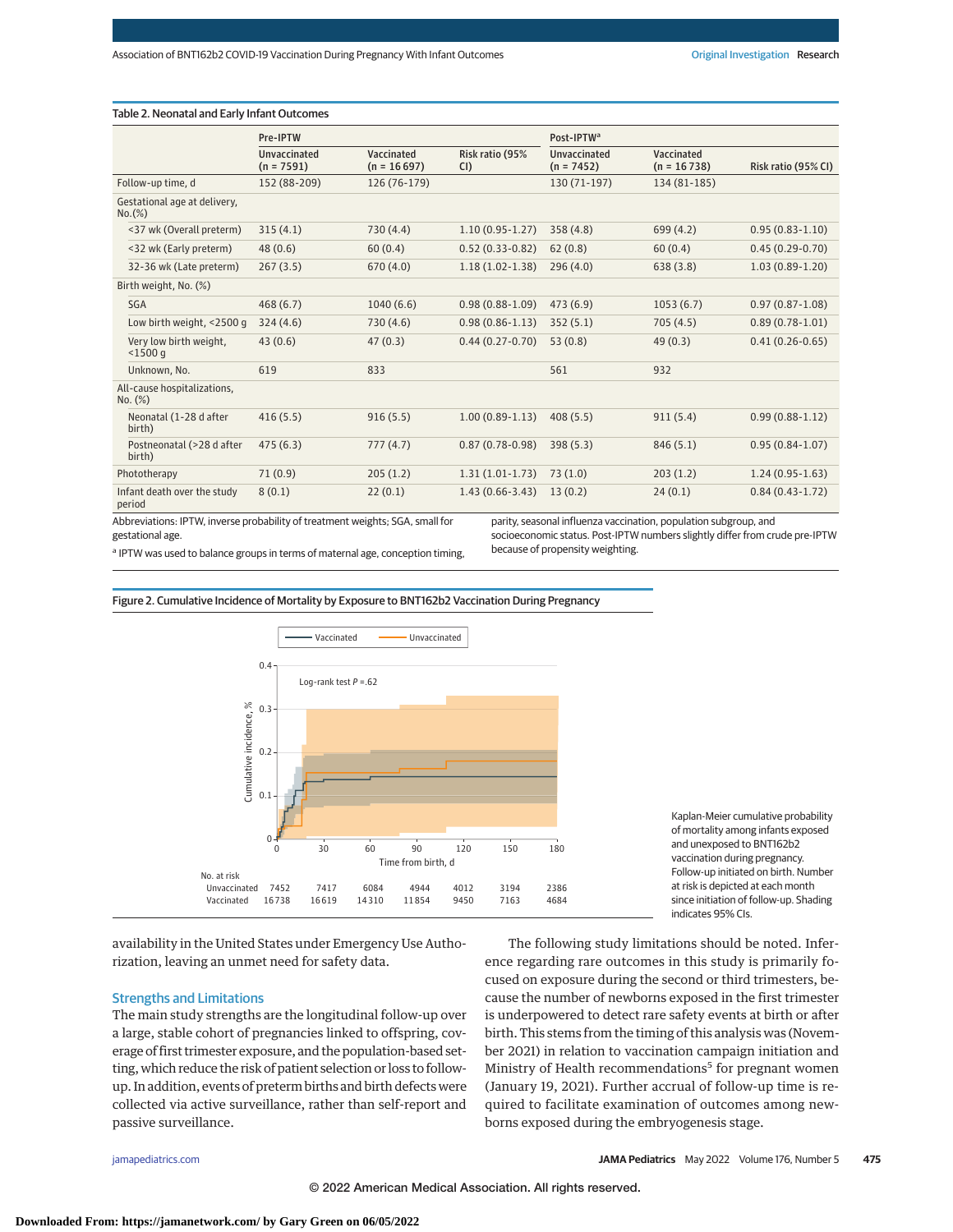| Table 3. Neonatal and Early Infant Outcomes for First Trimester Vaccination <sup>a</sup> |                            |                        |                                     |                            |                               |  |  |
|------------------------------------------------------------------------------------------|----------------------------|------------------------|-------------------------------------|----------------------------|-------------------------------|--|--|
| Pre IPTW                                                                                 |                            |                        | Post IPTW <sup>b</sup>              |                            |                               |  |  |
| <b>Unvaccinated</b><br>$(n = 3584)$                                                      | Vaccinated<br>$(n = 2134)$ | Risk ratio (95%<br>CI) | <b>Unvaccinated</b><br>$(n = 3570)$ | Vaccinated<br>$(n = 2032)$ | <b>Risk ratio</b><br>(95% CI) |  |  |
| 86 (57-116)                                                                              | 55 (42-71)                 |                        | 73 (48-105)                         | $63(48-83)$                |                               |  |  |
|                                                                                          |                            |                        |                                     |                            |                               |  |  |
| 218(6.1)                                                                                 | 158(7.9)                   | $1.15(0.91-1.46)$      | 236(6.6)                            | 126(6.2)                   | $0.87(0.67 - 1.12)$           |  |  |
| 40(1.1)                                                                                  | 19(0.9)                    | $0.39(0.15-0.88)$      | 47(1.3)                             | 16(0.8)                    | $0.24(0.07-0.61)$             |  |  |
| 178(5.0)                                                                                 | 149(7.0)                   | $1.30(1.01-1.67)$      | 189(5.3)                            | 110(5.4)                   | $1.00(0.76-1.30)$             |  |  |
|                                                                                          |                            |                        |                                     |                            |                               |  |  |
| 223(6.8)                                                                                 | 150(7.5)                   | $1.10(0.89-1.36)$      | 226(6.9)                            | 145(7.9)                   | $1.14(0.92 - 1.40)$           |  |  |
| 188(5.8)                                                                                 | 153(7.6)                   | $1.12(0.88-1.43)$      | 206(6.3)                            | 125(6.8)                   | $0.95(0.74-1.22)$             |  |  |
| 33(1.0)                                                                                  | 16(0.8)                    | $0.41(0.15-0.93)$      | 40(1.2)                             | 12(0.6)                    | $0.23(0.07-0.61)$             |  |  |
| 327                                                                                      | 124                        |                        | 314                                 | 198                        |                               |  |  |
|                                                                                          |                            |                        |                                     |                            |                               |  |  |
| 49(1.4)                                                                                  | 27(1.3)                    | $0.93(0.57-1.47)$      | 44(1.2)                             | 19(0.9)                    | $0.75(0.43-1.26)$             |  |  |
| 51(1.4)                                                                                  | 16(0.7)                    | $0.53(0.29-0.90)$      | 49(1.4)                             | 13(0.6)                    | $0.46(0.24-0.82)$             |  |  |
| 87(2.4)                                                                                  | 43(2.0)                    | $0.83(0.57-1.19)$      | 76(2.1)                             | 30(1.5)                    | $0.69(0.44-1.04)$             |  |  |
|                                                                                          |                            |                        |                                     |                            |                               |  |  |
| 210(5.9)                                                                                 | 115(5.4)                   | $0.92(0.73-1.15)$      | 201(5.6)                            | 99(4.9)                    | $0.86(0.67-1.09)$             |  |  |
| 151(4.2)                                                                                 | 34(1.6)                    | $0.72(0.49-1.03)$      | 121(3.4)                            | 43(2.1)                    | $0.78(0.54-1.09)$             |  |  |
| 33(0.9)                                                                                  | 42(2.0)                    | $2.14(1.36-3.40)$      | 36(1.0)                             | 34(1.7)                    | $1.71(1.06-2.73)$             |  |  |
| 6(0.2)                                                                                   | 4(0.2)                     | $1.68(0.43 - 5.88)$    | 8(0.2)                              | 3(0.1)                     | $0.69(0.14-2.41)$             |  |  |
|                                                                                          |                            |                        |                                     |                            |                               |  |  |

Abbreviations: IPTW, inverse probability of treatment weights; SGA, small for gestational age.

parity, seasonal influenza vaccination, population subgroup, and

socioeconomic status. Post-IPTW numbers slightly differ from crude pre-IPTW because of propensity weighting.

<sup>a</sup> This subgroup analysis included gestations exposed in the first trimester and unexposed during pregnancy with conception timing within the range of the exposed group conception (September 2020 and later).

b IPTW was used to balance groups in terms of maternal age, conception timing,

ventricular septal defect and patent foramen ovale.

<sup>c</sup> Major heart malformations were congenital heart malformations other than

Moreover, with a focus on newborn health, only live births were included in our cohort. Fetal safety was not assessed because of potential live-born bias,<sup>20</sup> although current evidence suggests the risk of miscarriage or stillbirth among vaccinated mothers is similar to that among nonvaccinated.  $6,21,22$ 

The study population was limited to newborns registered in the health fund. Cases of very early infant mortality (occurring during the first 24 hours of life) may not be fully captured if the newborn was unassigned to a health fund. Any information, if it exists, is likely nondifferential by exposure. Moreover, the study population was restricted to singleton births because the small number of multiples precluded their inclusion in the analysis.

The interpretation of the study findings is limited by the observational design. However, the alternative of an experimental study may no longer be ethical considering increasing evidence for the high effectiveness of the vaccine in preventing maternal SARS-CoV-2 infections.<sup>1</sup> The weighting by likely confounders applied in this study to derive balanced groups reduces potential confounding bias.

Despite limitations, these findings contribute to current evidence in establishing the safety of BNT162b2 to offspring and can be used to inform pregnant patients, couples planning pregnancy, and counseling physicians. Robust assessments of maternal and offspring safety are important to reduce vaccine hesitancy and increase confidence among pregnant women.

## **Conclusions**

This large population-based study found no evident differences between newborns of women who received BNT162b2 mRNA vaccination during pregnancy, vs those of women who were not vaccinated, and contributes to current evidence in establishing the safety of prenatal vaccine exposure to the newborns.

#### ARTICLE INFORMATION

**Accepted for Publication:** January 3, 2022. **Published Online:** February 10, 2022. doi[:10.1001/jamapediatrics.2022.0001](https://jamanetwork.com/journals/jama/fullarticle/10.1001/jamapediatrics.2022.0001?utm_campaign=articlePDF%26utm_medium=articlePDFlink%26utm_source=articlePDF%26utm_content=jamapediatrics.2022.0001)

**Author Contributions**: Dr Goldshtein had full access to all of the data in the study and takes responsibility for the integrity of the data and the accuracy of the data analysis. Drs Ben-Tov and

Shapiro Ben David served as co–last authors and contributed equally to the manuscript. Concept and design: Goldshtein, Steinberg, Segal, Shapiro Ben David, Ben Tov. Acquisition, analysis, or interpretation of data: Goldshtein, Steinberg, Kuint, Chodick, Shapiro Ben David, Ben Tov. Drafting of the manuscript: Goldshtein, Steinberg, Segal, Shapiro Ben David.

Critical revision of the manuscript for important intellectual content: Goldshtein, Kuint, Chodick, Shapiro Ben David, Ben Tov. Statistical analysis: Goldshtein, Steinberg. Administrative, technical, or material support: Goldshtein, Chodick, Shapiro Ben David. Supervision: Segal, Shapiro Ben David.

**Conflict of Interest Disclosures:** None reported.